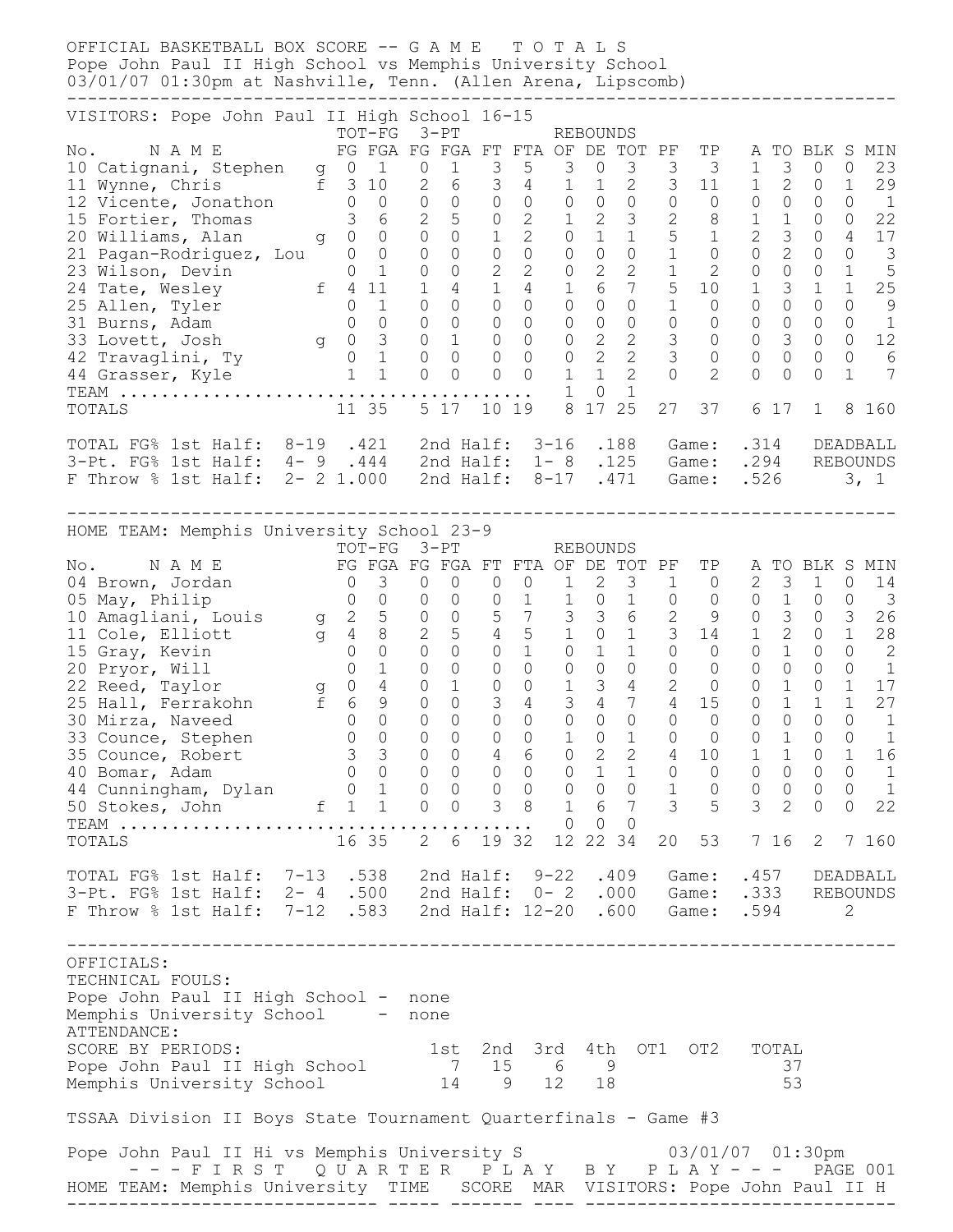missed JUMPER by Amagliani, Lo 07:37 07:37 REBOUND(DEF) by Lovett, Josh 07:29 missed 3-PNTR by Tate, Wesley REBOUND(DEF) by Stokes, John 07:29 made JUMPER by Cole, Elliott 06:56 2-0 H 2 06:26 2-3 V 1 made 3-PNTR by Wynne, Chris missed JUMPER by Amagliani, Lo 06:11 06:11 REBOUND(DEF) by Tate, Wesley 05:32 missed 3-PNTR by Wynne, Chris REBOUND(DEF) by Hall, Ferrako 05:32 TURNOVER by Amagliani, Lo 05:18 05:18 STEAL by Tate, Wesley FOUL on Hall, Ferrako(P1T1) 05:18 04:30 missed 3-PNTR by Lovett, Josh REBOUND(DEF) by Hall, Ferrako 04:30 04:23 FOUL on Lovett, Josh (P1T1) made F THROW by Cole, Elliott 04:23 3-3 T 1 missd F THROW by Cole, Elliott 04:23 REBOUND(OFF) by Reed, Taylor 04:23 missed LAYUP by Reed, Taylor 04:21 REBOUND(OFF) by Amagliani, Lo 04:21 04:18 FOUL on Wynne, Chris (P1T2) TURNOVER by Hall, Ferrako 04:15 03:44 missed JUMPER by Wynne, Chris REBOUND(DEF) by Amagliani, Lo 03:44 TURNOVER by Stokes, John 03:30 03:26 3-5 V 2 made JUMPER by Tate, Wesley made 3-PNTR by Cole, Elliott 03:12 6-5 H 1 ASSIST by Stokes, John 03:12 02:54 TURNOVER by Wynne, Chris STEAL by Hall, Ferrako  $02:53$ TURNOVER by Cole, Elliott 02:51 02:49 STEAL by Williams, Ala 02:44 missed LAYUP by Wynne, Chris REBOUND(DEF) by Reed, Taylor 02:44 made LAYUP by Amagliani, Lo 02:34 8-5 H 3 ASSIST by Stokes, John 02:34 02:22 --- 20sec TIMEOUT ---02:13 TURNOVER by Lovett, Josh STEAL by Counce, Rober 02:12 02:09 FOUL on Lovett, Josh (P2T3) TURNOVER by Amagliani, Lo 02:01 01:59 STEAL by Wilson, Devin 01:45 TURNOVER by Williams, Ala made LAYUP by Cole, Elliott 01:40 10-5 H 5 01:40 FOUL on Williams, Ala (P1T4) made F THROW by Cole, Elliott 01:40 11-5 H 6 01:15 missed 3-PNTR by Fortier, Thom 01:15 REBOUND(OFF) by Wynne, Chris 00:41 TURNOVER by Williams, Ala STEAL by Amagliani, Lo  $00:40$ 00:40 FOUL on Wilson, Devin (P1T5) 00:29 FOUL on Pagan-Rodrigu(P1T6) made 3-PNTR by Cole, Elliott 00:27 14-5 H 9 ASSIST by Stokes, John 00:27 00:09 14-7 H 7 made LAYUP by Tate, Wesley SCORE: Memphis University School 14 Pope John Paul II High School 7 Pope John Paul II Hi vs Memphis University S 03/01/07 01:30pm - - -S E C O N D Q U A R T E R P L A Y B Y P L A Y- - - PAGE 001 HOME TEAM: Memphis University TIME SCORE MAR VISITORS: Pope John Paul II H ------------------------------ ----- ------- ---- ------------------------------ 07:44 14-10 H 4 made 3-PNTR by Wynne, Chris 07:44 ASSIST by Fortier, Thom 07:31 FOUL on Fortier, Thom(P1T7) missd F THROW by Gray, Kevin 07:31 07:31 REBOUND(DEF) by Tate, Wesley FOUL on Stokes, John (P1T2) 07:07 07:06 14-12 H 2 made JUMPER by Fortier, Thom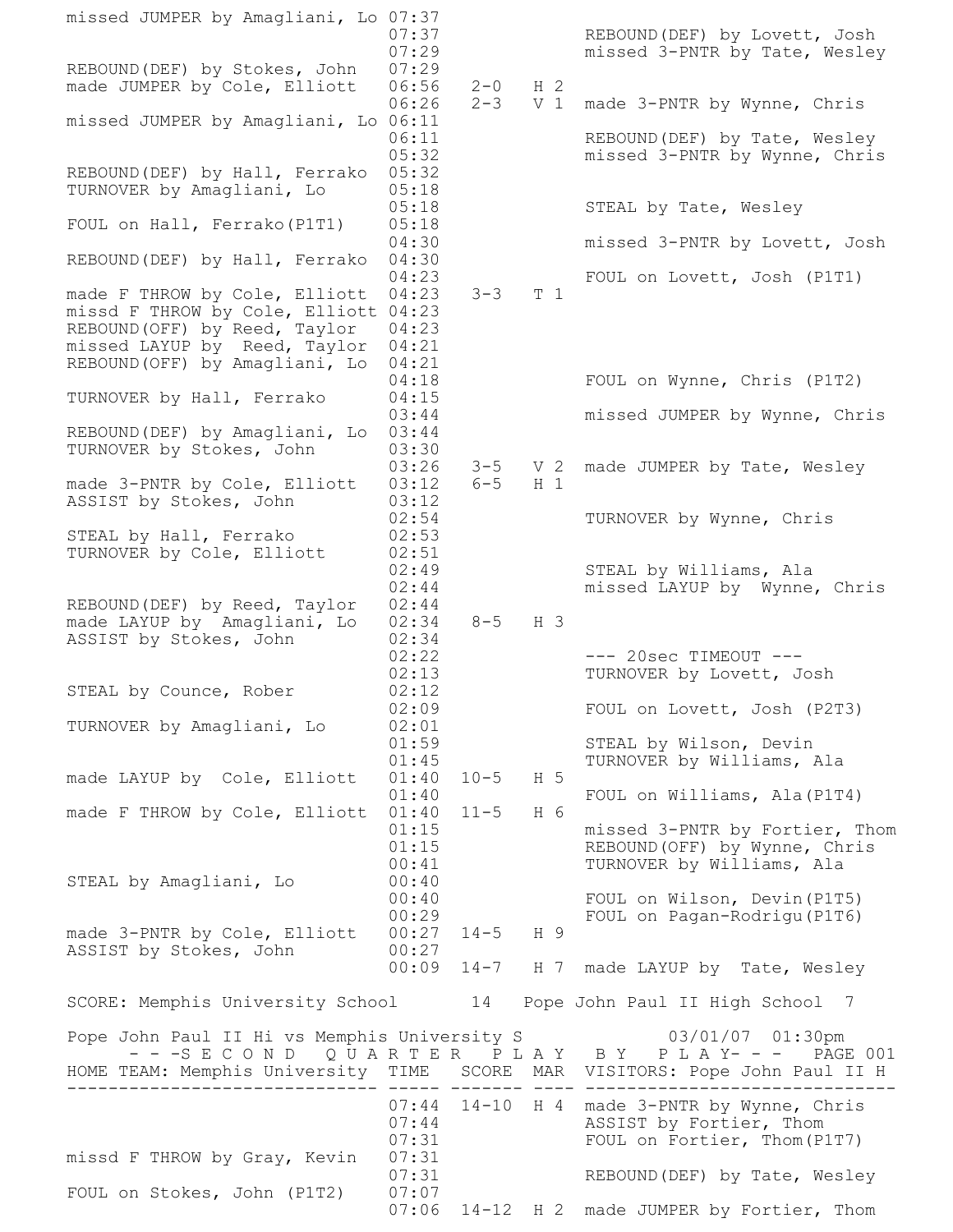07:06 ASSIST by Williams, Ala FOUL on Brown, Jordan(P1T3) 06:49 TURNOVER by Brown, Jordan 06:49 FOUL on Counce, Rober(P1T4) 06:37 06:37 14-13 H 1 made F THROW by Catignani, St 06:37 14-14 T 1 made F THROW by Catignani, St missed 3-PNTR by Cole, Elliott 06:25 REBOUND(OFF) by Stokes, John 06:25 06:22 FOUL on Travaglini, T(P1T8) missd F THROW by Stokes, John 06:22 06:22 REBOUND(DEF) by Grasser, Kyle 05:51 **missed JUMPER by Tate, Wesley** REBOUND(DEF) by Reed, Taylor 05:51 TURNOVER by Cole, Elliott 05:42 05:25 14-16 V 2 made JUMPER by Grasser, Kyle 05:25 ASSIST by Wynne, Chris made LAYUP by Amagliani, Lo 05:09 16-16 T 2 05:09 FOUL on Tate, Wesley (P1T9) made F THROW by Amagliani, Lo 05:09 17-16 H 1 04:51 17-19 V 2 made 3-PNTR by Fortier, Thom 04:51 ASSIST by Williams, Ala 04:34 FOUL on Williams, Ala(P2T10) --- 20sec TIMEOUT --- 04:34 made F THROW by Cole, Elliott 04:34 18-19 V 1 made F THROW by Cole, Elliott 04:34 19-19 T 3 03:55 missed JUMPER by Tate, Wesley BLOCKED by Hall, Ferrako 03:55 03:53 REBOUND (OFF) by Catignani, St 03:38 missed 3-PNTR by Wynne, Chris REBOUND(DEF) by Reed, Taylor 03:38 missed 3-PNTR by Reed, Taylor 03:28 03:17 19-22 V 3 made 3-PNTR by Fortier, Thom 03:17 ASSIST by Tate, Wesley made LAYUP by Hall, Ferrako 03:00 21-22 V 1 02:36 TURNOVER by Tate, Wesley missed JUMPER by Hall, Ferrako 02:31 02:31 REBOUND(DEF) by Tate, Wesley 01:43 missed JUMPER by Allen, Tyler REBOUND(DEF) by Stokes, John 01:43 01:41 FOUL on Allen, Tyler (P1T11) missd F THROW by Stokes, John 01:41 missd F THROW by Stokes, John 01:41 01:41 REBOUND(DEF) by Tate, Wesley FOUL on Stokes, John (P2T5) 01:20 FOUL on Amagliani, Lo(P1T6) 01:06 00:52 TURNOVER by Pagan-Rodrigu STEAL by Amagliani, Lo  $00:51$  00:49 FOUL on Wynne, Chris (P2T12) made F THROW by Amagliani, Lo 00:49 22-22 T 4 made F THROW by Amagliani, Lo 00:49 23-22 H 1 00:04 missed JUMPER by Lovett, Josh REBOUND(DEF) by Counce, Rober 00:04 SCORE: Memphis University School 23 Pope John Paul II High School 22 Pope John Paul II Hi vs Memphis University S 03/01/07 01:30pm  $- - -$  T H I R D Q U A R T E R P L A Y B Y P L A Y  $- -$  - PAGE 001 HOME TEAM: Memphis University TIME SCORE MAR VISITORS: Pope John Paul II H ------------------------------ ----- ------- ---- ------------------------------ TURNOVER by Stokes, John 07:48 07:47 STEAL by Williams, Ala 07:44 TURNOVER by Williams, Ala STEAL by Reed, Taylor 07:42 TURNOVER by Reed, Taylor 07:38 07:28 missed JUMPER by Tate, Wesley REBOUND(DEF) by Stokes, John 07:28 07:25 FOUL on Tate, Wesley (P2T1) made JUMPER by Hall, Ferrako 07:08 25-22 H 3 FOUL on Stokes, John (P3T1) 06:38 06:38 25-23 H 2 made F THROW by Wynne, Chris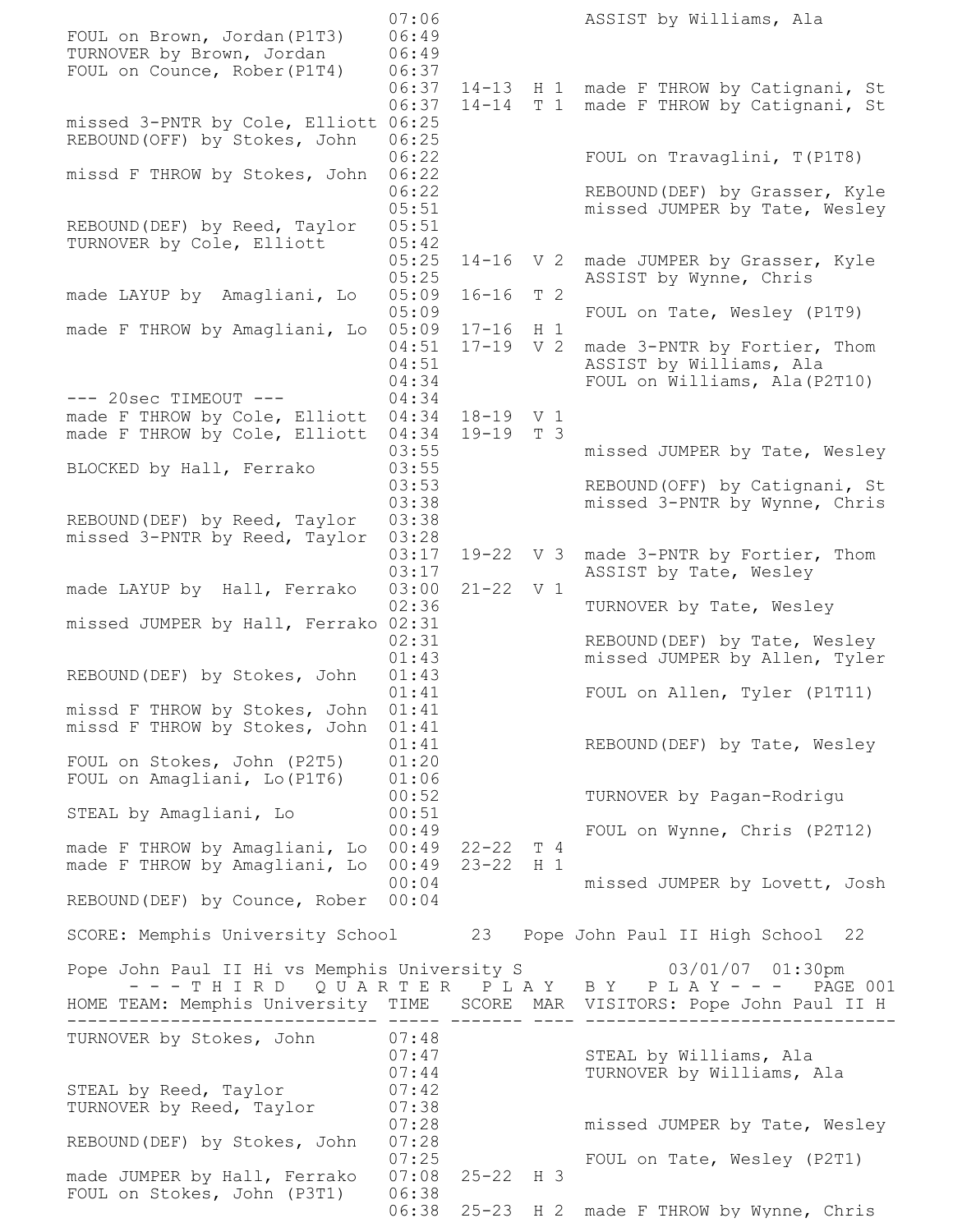06:38 missd F THROW by Wynne, Chris 06:38 REBOUND(OFF) by Catignani, St FOUL on Hall, Ferrako(P2T2) 06:31 06:31 missd F THROW by Tate, Wesley 06:30 missd F THROW by Tate, Wesley REBOUND(DEF) by Counce, Rober 06:30 06:10 FOUL on Lovett, Josh (P3T2) missed LAYUP by Amagliani, Lo 06:09 REBOUND(OFF) by Amagliani, Lo 06:09 06:06 FOUL on Williams, Ala(P3T3) made F THROW by Amagliani, Lo 06:06 26-23 H 3 missd F THROW by Amagliani, Lo 06:06 REBOUND(OFF) by Cole, Elliott 06:06 FOUL on Counce, Rober(P2T3) 05:58 TURNOVER by Counce, Rober 05:58 05:32 TURNOVER by Catignani, St STEAL by Cole, Elliott 05:31 made LAYUP by Counce, Rober 05:28 28-23 H 5 ASSIST by Cole, Elliott 05:28 05:28 FOUL on Catignani, St (P1T4) 05:28 --- 20sec TIMEOUT --missd F THROW by Counce, Rober 05:28 05:28 REBOUND(DEF) by Travaglini, T FOUL on Cole, Elliott(P1T4) 05:26 04:45 28-26 H 2 made 3-PNTR by Tate, Wesley 04:45 ASSIST by Catignani, St --- 20sec TIMEOUT --- 04:32 missed 3-PNTR by Cole, Elliott 04:29 REBOUND(OFF) by Brown, Jordan 04:29 TURNOVER by Brown, Jordan 04:26 04:26 STEAL by Grasser, Kyle FOUL on Cole, Elliott(P2T5) 03:54 03:53 TURNOVER by Catignani, St made JUMPER by Hall, Ferrako 03:32 30-26 H 4 ASSIST by Brown, Jordan 03:32 FOUL on Hall, Ferrako(P3T6) 03:09 02:48 missed 3-PNTR by Tate, Wesley REBOUND(DEF) by Stokes, John 02:48 missed LAYUP by Cole, Elliott 02:41 02:41 REBOUND(DEF) by Wynne, Chris 02:33 30-28 H 2 made JUMPER by Wynne, Chris made LAYUP by Counce, Rober 02:17 32-28 H 4 01:54 missed JUMPER by Tate, Wesley 01:54 REBOUND(OFF) by Grasser, Kyle 01:40 missed JUMPER by Travaglini, T 01:40 REBOUND(OFF) by Fortier, Thom FOUL on Counce, Rober(P3T7) 01:37 01:37 missd F THROW by Fortier, Thom REBOUND(DEF) by Amagliani, Lo 01:37 01:25 FOUL on Travaglini, T(P2T5) made LAYUP by Counce, Rober 01:20 34-28 H 6 01:20 FOUL on Travaglini, T (P3T6) missd F THROW by Counce, Rober 01:20 01:20 REBOUND(DEF) by Travaglini, T 00:53 TURNOVER by Tate, Wesley missed 3-PNTR by Cole, Elliott 00:42 00:42 REBOUND(DEF) by Fortier, Thom FOUL on Cole, Elliott(P3T8) 00:38 00:38 missd F THROW by Fortier, Thom REBOUND(DEF) by Stokes, John 00:38 00:26 FOUL on Tate, Wesley (P3T7) missd F THROW by Stokes, John 00:26 made F THROW by Stokes, John 00:26 35-28 H 7 00:05 TURNOVER by Fortier, Thom SCORE: Memphis University School 35 Pope John Paul II High School 28 Pope John Paul II Hi vs Memphis University S 03/01/07 01:30pm - - -F O U R T H Q U A R T E R P L A Y B Y P L A Y- - - PAGE 001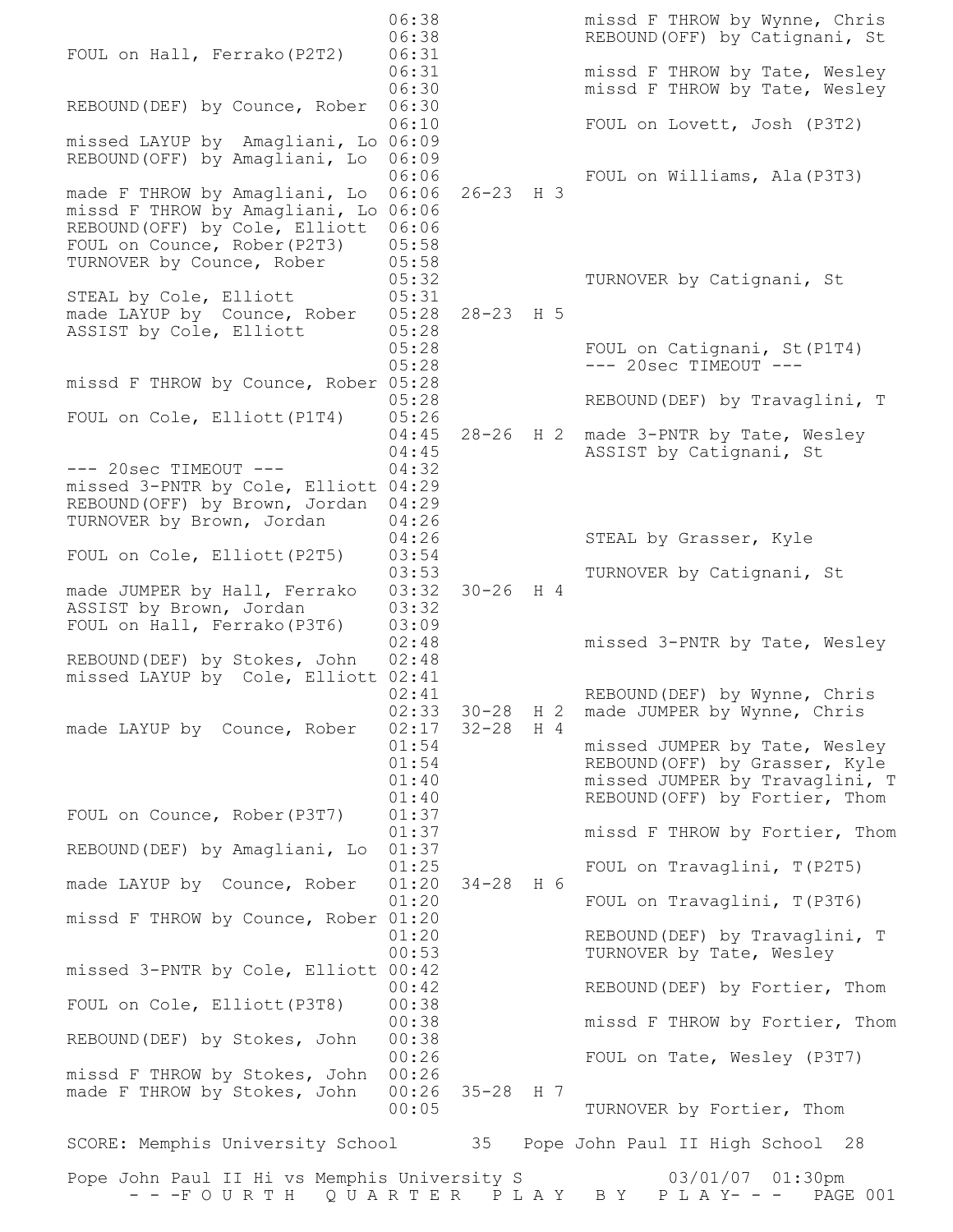HOME TEAM: Memphis University TIME SCORE MAR VISITORS: Pope John Paul II H ------------------------------ ----- ------- ---- ------------------------------ TURNOVER by Gray, Kevin 07:53 07:52 STEAL by Williams, Ala 07:49 missed JUMPER by Lovett, Josh 07:49 REBOUND(OFF) by Catignani, St FOUL on Reed, Taylor (P1T9) 07:47 07:47 missd F THROW by Catignani, St REBOUND(DEF) by Gray, Kevin 07:47 missed LAYUP by Reed, Taylor 07:39 07:39 BLOCKED by Tate, Wesley 07:37 REBOUND(DEF) by Williams, Ala FOUL on Reed, Taylor (P2T10) 07:20 07:20 missd F THROW by Tate, Wesley 07:20 35-29 H 6 made F THROW by Tate, Wesley missed JUMPER by Reed, Taylor 06:55 06:55 REBOUND(DEF) by Lovett, Josh FOUL on Amagliani, Lo(P2T11) 06:47 06:47 missd F THROW by Catignani, St 06:47 35-30 H 5 made F THROW by Catignani, St TURNOVER by Amagliani, Lo 06:34 06:32 STEAL by Wynne, Chris FOUL on Counce, Rober(P4T12) 06:28 --- TIMEOUT # 1 --- 06:28 06:28 35-31 H 4 made F THROW by Williams, Ala 06:28 missd F THROW by Williams, Ala REBOUND(DEF) by Amagliani, Lo 06:28 06:11 FOUL on Wynne, Chris (P3T8) missd F THROW by Amagliani, Lo 06:11 06:11 REBOUND(DEF) by Tate, Wesley 06:01 missed 3-PNTR by Fortier, Thom 05:43 TURNOVER by Tate, Wesley made LAYUP by Stokes, John 05:27 37-31 H 6 ASSIST by Counce, Rober 05:27 05:27 FOUL on Williams, Ala(P4T9) made F THROW by Stokes, John 05:27 38-31 H 7 05:10 missed JUMPER by Wynne, Chris REBOUND(DEF) by Stokes, John 05:10 05:05 FOUL on Fortier, Thom(P2T10) made F THROW by Stokes, John 05:05 39-31 H 8 missd F THROW by Stokes, John 05:05 REBOUND(OFF) by Amagliani, Lo 05:01 missed LAYUP by Brown, Jordan 04:50 REBOUND(OFF) by Hall, Ferrako 04:50 missed LAYUP by Hall, Ferrako 04:47 REBOUND(OFF) by Hall, Ferrako 04:47 made TIP-IN by Hall, Ferrako 04:42 41-31 H10 04:33 --- TIMEOUT # 1 ---04:30 TURNOVER by Wynne, Chris STEAL by Amagliani, Lo 04:30 04:30 FOUL on Tate, Wesley (P4T11) made F THROW by Amagliani, Lo 04:30 42-31 H11 missd F THROW by May, Philip 04:30 04:30 REBOUND(DEF) by Tate, Wesley 04:13 TURNOVER by Lovett, Josh TURNOVER by Brown, Jordan 04:05 04:03 STEAL by Williams, Ala 03:50 missed 3-PNTR by Tate, Wesley REBOUND(DEF) by Brown, Jordan 03:50 missed LAYUP by Hall, Ferrako 03:41 03:41 REBOUND(DEF) by Fortier, Thom 03:31 missed 3-PNTR by Wynne, Chris 03:31 REBOUND(OFF) by Tate, Wesley  $03:25$  42-33 H 9 made LAYUP by Tate, Wesley made JUMPER by Hall, Ferrako 03:07 44-33 H11 ASSIST by Brown, Jordan 03:07 02:53 missed 3-PNTR by Wynne, Chris REBOUND(DEF) by Brown, Jordan 02:53 missed LAYUP by Brown, Jordan 02:46 REBOUND(OFF) by May, Philip 02:46